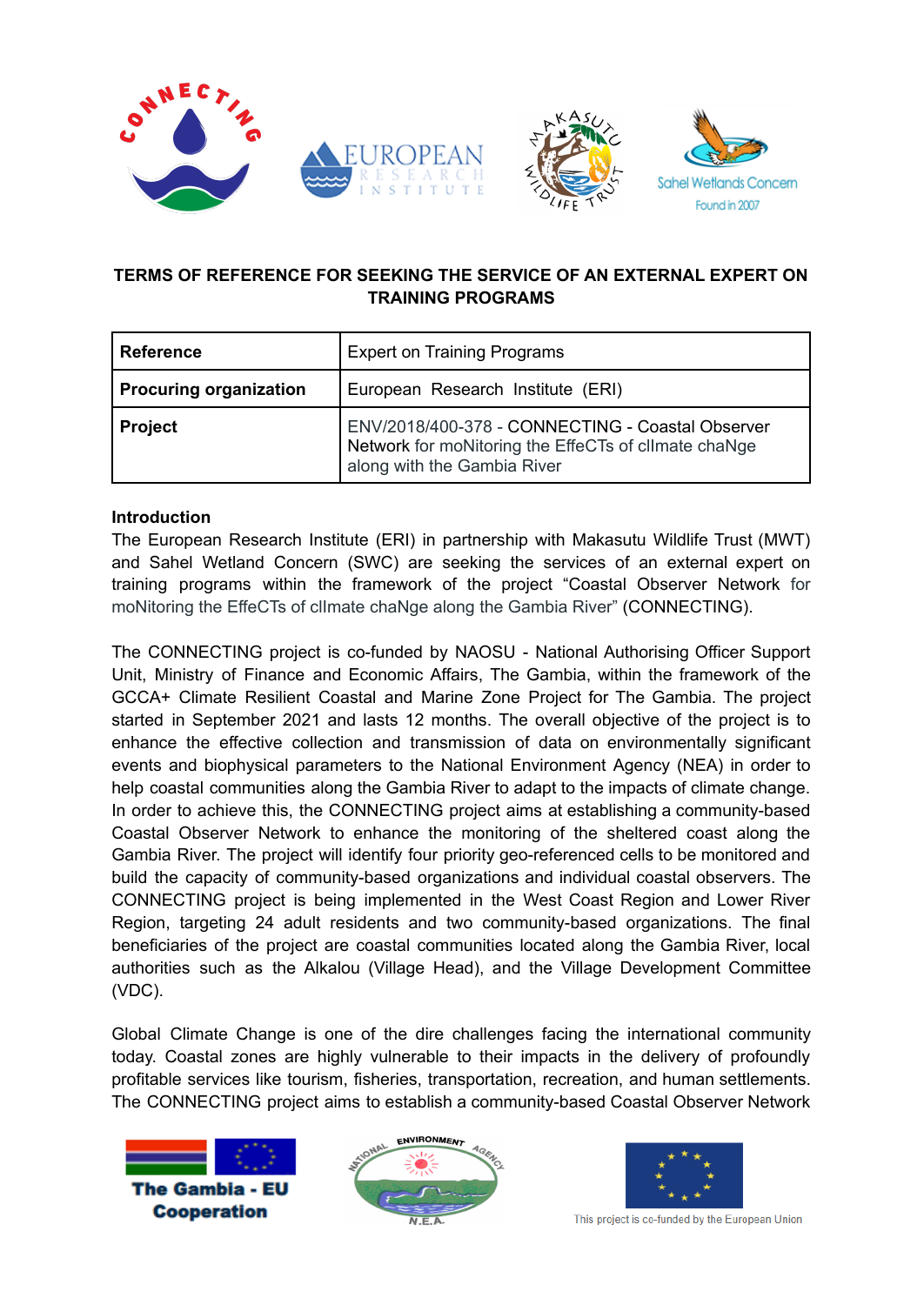

to enhance the monitoring of the sheltered coast along the Gambia River and consequently benefit coastal communities and help them to adapt to the impacts of climate change.

The Gambia is particularly vulnerable to the impacts of climate change, including river level rise and flooding during the rainy season, with visible and dangerous implications for man and nature. Coastal ecosystems mainly consist of sandy beaches, mangrove complexes, and wetlands. Freshwater marshes are one of the most productive and biologically diverse ecosystems in the Gambia. These are also the main areas devoted to rice cultivation and livestock grazing. Mangroves and intertidal mudflats are vital breeding and feeding grounds for several residents and Palearctic migrant water birds, crustaceans, fish, and mollusks. In The Gambia, mangroves occupy 581 km<sup>2</sup> equaling 2.1% of the total (mangrove) cover in Africa. Since the 1970s, they have been under considerable pressure due to natural and anthropogenic processes: coastal erosion, fuelwood collection, overfishing, conversion to agricultural fields, urban development, and land used for tourism and recreation.

Frequent and persistent droughts and accompanying decreased freshwater recharge will result in wetland desiccation, mangrove die-back, and increased salinization of low-lying areas. This could have a negative impact on products and services derived from the ecosystems. Therefore, there is a need for accessing real-time information and data on environmentally significant events and biophysical parameters. The climate change impacts, together with an insufficient database for coastal planning and for monitoring the environment, require an increase in the capacity of data collectors and observers who will enhance operative collection and transmission of data to the National Environment Agency for trend analysis and timely interventions. In these circumstances, the CONNECTING project, through enhancement of concrete collection and transmission of data to the National Environment Agency, contributes to support and inform institutional governance, enabling planning and implementation of climate resilience, adaptation and mitigation measures in coastal and marine zones.

#### **Objective**

The main objective of this tender is to select an expert for the project training program in reference to the work package 3 (WP3). The training envisages building the capacity of community-based organizations and individual coastal observers to enhance their knowledge and expertise as coastal observers in the Lower River Region and West Coast Region. The activities will involve at least two community-based organizations and 24 adult citizens, 12 men and 12 women. These community-based organizations are involved in fishing and other related activities on the river and are the very people who are most affected







This project is co-funded by the European Union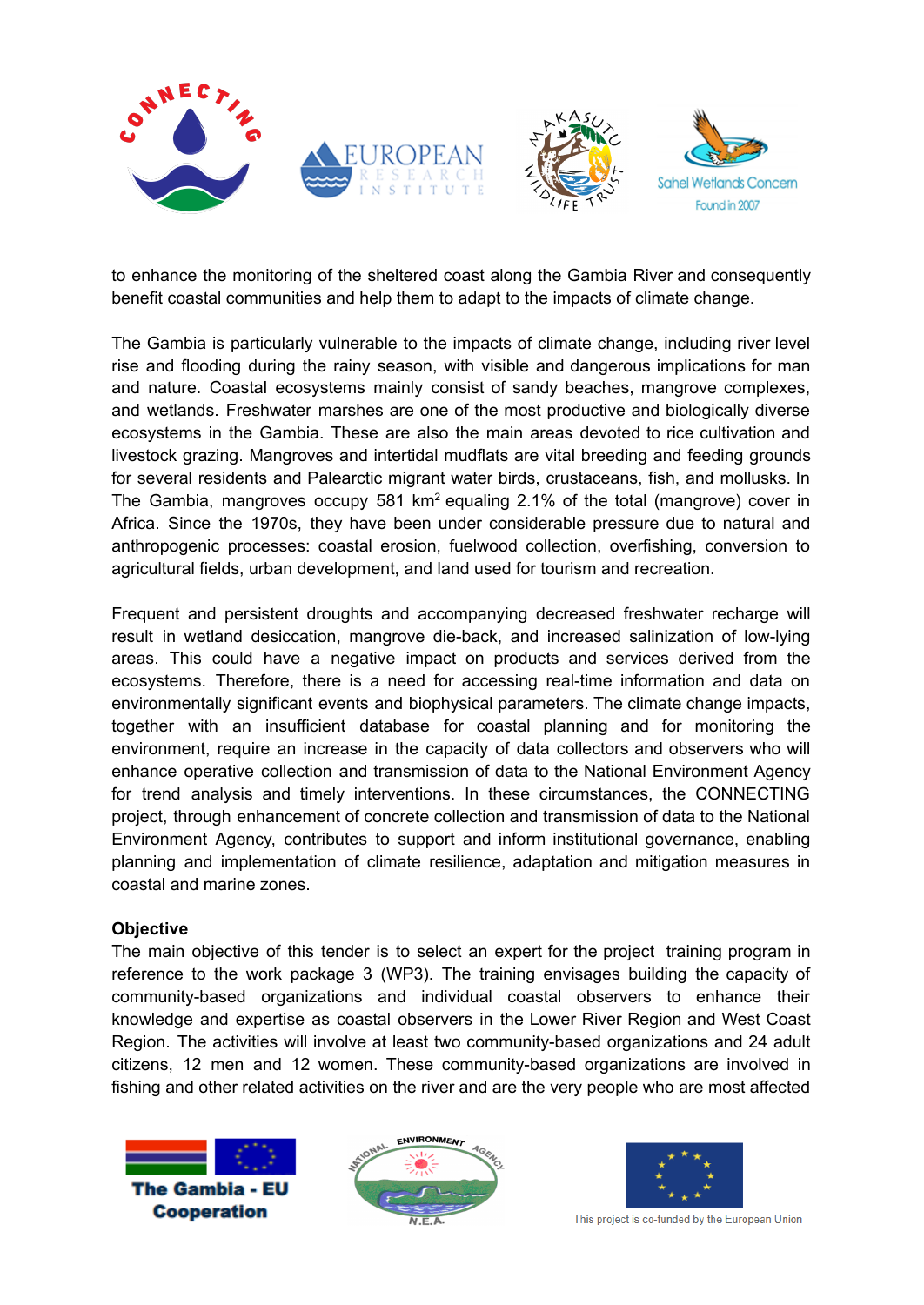

by the impacts of climate change therefore, they are the right target groups to involve in the observation, monitoring, and data collection along the river areas.

The expectation of this tender is to select an external expert to develop a training program to be adopted by the local partners for training river coastal observers. The training will focus on the monitoring of the established coastal cells along the Gambia river providing guidelines on data collection and transmission. The training program will include a theory-oriented part and a practice-oriented part, and will build on the findings of the research conducted by the local team of researchers. The training will last approximately one month. After the training, participants will be assigned to specific coastal cells and will start the monitoring test phase, which includes data collection testing and data transmission testing.

The expert will also support the Expert on river coastal monitoring in the development of the handbook to be used during training workshops. The handbook will feature an introductory section on the biodiversity value of the ecosystems of the Gambia River and the impacts of climate change on them and will provide guidelines on how to carry out data collection and reporting.

Within the framework of the GCCA+ Project "Climate Resilient Coastal and Marine Zone Project for The Gambia", co-funded by the National Authorising Officer Support Unit, Ministry of Finance and Economic Affairs, The Gambia, 9 coastal cells have already been identified along the Gambian Atlantic coast. However, concerning the sheltered coast of the Gambia River, coastal cells have not been identified yet and this project intends to fill this gap. The river coastal cells will be identified on the basis of significant characteristics in terms of biodiversity and vulnerability to climate change impacts during the preliminary research phase, which will be carried out by the team of local researchers.

#### **Deliverables**

The selected expert shall provide the following deliverable:

• a document outlining the program of training workshops.

# **Duties**

The selected expert shall perform the following tasks:

- design the program of training workshops on the monitoring of river coastal cells (modules, subjects, training activities etc.);
- study the existing monitoring methodologies adopted by the NEA in order to ensure coherence;







This project is co-funded by the European Union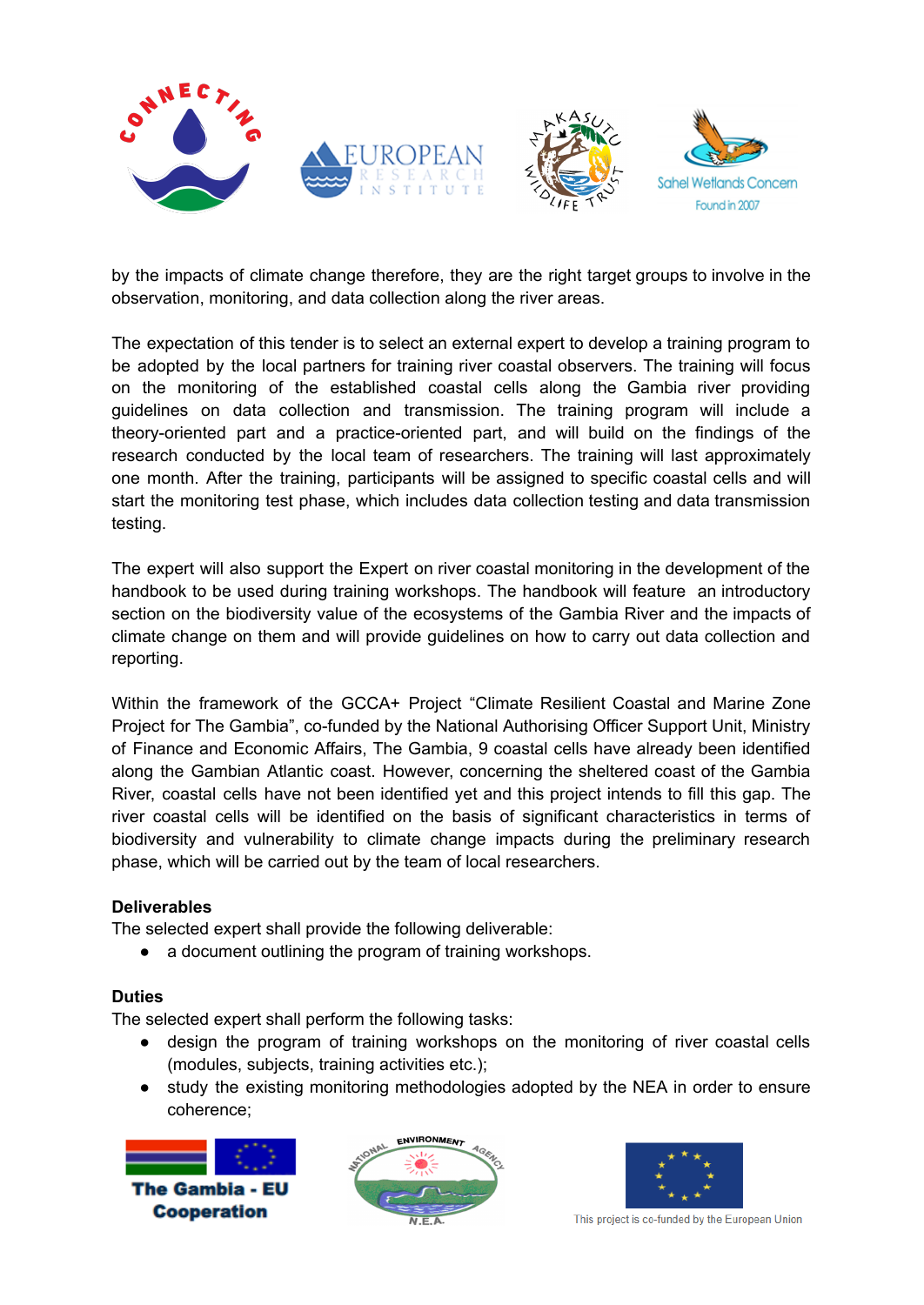



- coordinate with the project team;
- support the Expert on river coastal monitoring in the writing of the handbook (in English) to be used during training workshops;
- the handbook should be based on the findings of the study carried out by the team of researchers involved in this project;
- ensure quality of the training program;
- ensure quality of the handbook (the handbook should be free of errors, inconsistency, and vague/ambiguous statements);
- ensure availability to travel to The Gambia for a field mission in order to visit the identified river coastal cells with the project team. In theory, the selected expert will be allowed to work on this assignment from his/her office, since he/she will be supported by local team members. However, if the project team will consider it necessary, he/she should be available for traveling to project locations; If the expert will need to travel to The Gambia, his/her travel expenses (flight, accommodation, meals) will be entirely covered by the project;
- ensure availability for online meetings with the project team.

### **Qualifications and experience required**

The selected consultant shall have:

- a Master's degree in Marine Biology, Environmental Management, Environmental Sciences or related subject;
- at least three years work experience;
- research experience in climate change impacts, coastal monitoring and/or coastal ecosystems, particularly riverine ecosystems;
- experience in designing environmental training programs;
- experience in conducting training workshops/courses on environmental issues;
- excellent analytical skills to analyze data;
- excellent writing skills to produce high-standard reports free of errors, inconsistency, and vague/ambiguous statements;
- an excellent command of English.

#### **Time frame**

The deadline for submission of bids is 6 May 2022. The successful bidder will be contacted within five days of the deadline and receive a contract for this service. The assignment is expected to start within five days from the signing of the contract by both parties. The assignment has to be completed within two months (60 days) from the signing of the contract by both parties.







This project is co-funded by the European Union